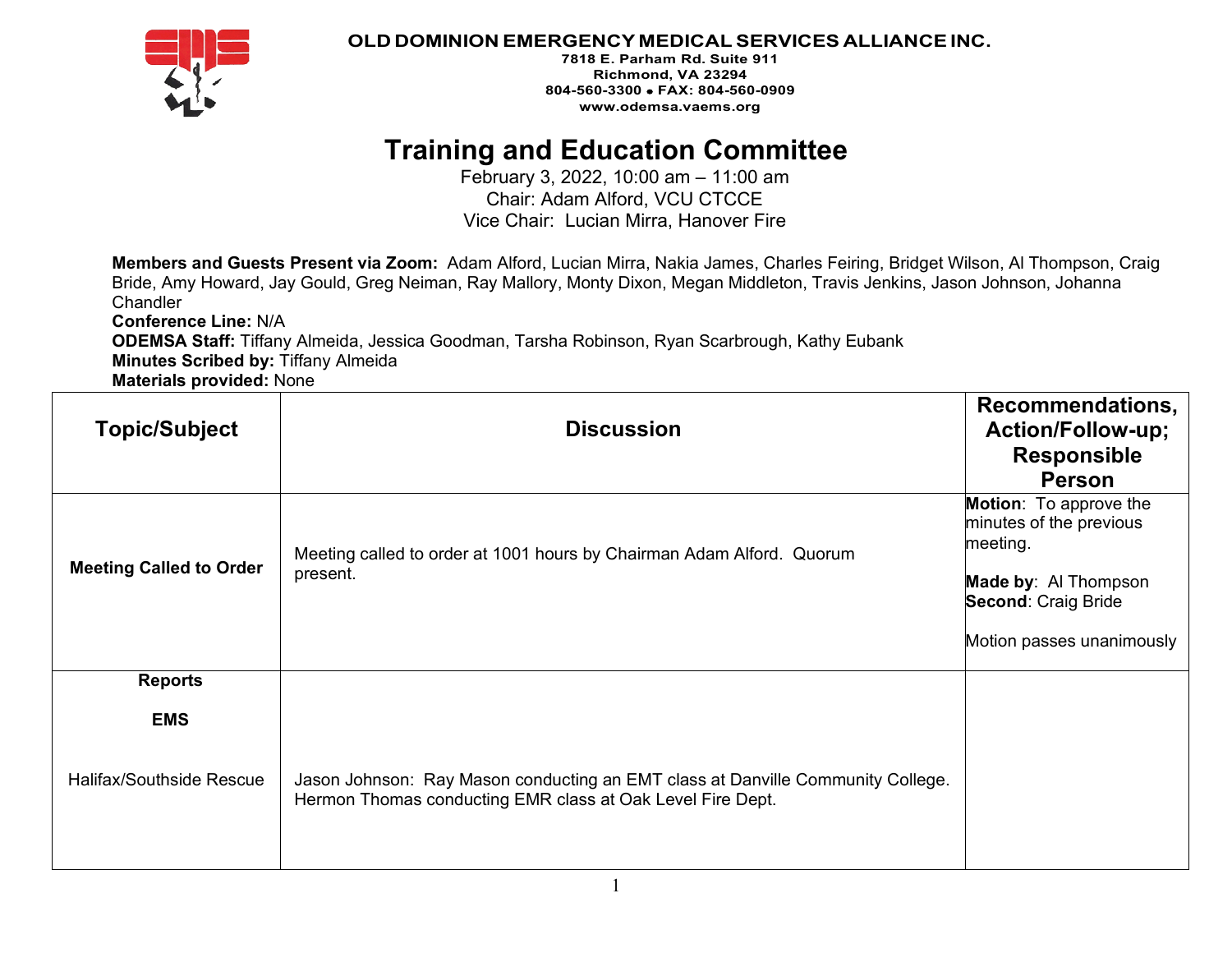| OLD DOMINION EMERGENCY MEDICAL SERVICES ALLIANCE INC.<br>7818 E. Parham Rd. Suite 911<br>Richmond, VA 23294<br>804-560-3300 · FAX: 804-560-0909<br>www.odemsa.vaems.org |                                                                                                                                                                                                                                                                                                                                                                                                                                                                                                                                                                                                                                                                                                                                   |  |
|-------------------------------------------------------------------------------------------------------------------------------------------------------------------------|-----------------------------------------------------------------------------------------------------------------------------------------------------------------------------------------------------------------------------------------------------------------------------------------------------------------------------------------------------------------------------------------------------------------------------------------------------------------------------------------------------------------------------------------------------------------------------------------------------------------------------------------------------------------------------------------------------------------------------------|--|
| <b>Lakeside VRS</b>                                                                                                                                                     | Megan Middleton: Starting another recruit academy in March and an EMT course in<br>April. Purchased Stop the Bleed trainer legs for us to teach Stop the Bleed classes for<br>our members and community partners. Purchased an outside AED box and plan on<br>placing a Zoll AED in it. It will go on the outside of the building facing the parking lot as a<br>community accessible EMT. I am working with Dell on getting pricing/quotes for three<br>new 7220 computers for the ambulances. Myself and Andy Inge held a Preceptor Train-<br>the-Trainer course on 1/28. We were able to release 6 new BLS AIC preceptors. We<br>are working on a new push dose epi protocol with our OMD that will be pushed out in<br>March. |  |
| <b>Richmond Ambulance</b><br>Authority                                                                                                                                  | Ray Mallory: Concluding an EMT class. Starting another EMT class soon. Unknown if<br>we will open the EMT class to public. Due to current staffing levels, we have suspended<br>all student ride-a-longs. Will advise when this changes.                                                                                                                                                                                                                                                                                                                                                                                                                                                                                          |  |
| New Kent Fire                                                                                                                                                           | Travis Jenkins: No report                                                                                                                                                                                                                                                                                                                                                                                                                                                                                                                                                                                                                                                                                                         |  |
| <b>Hanover Fire</b>                                                                                                                                                     | Lucian Mirra: Our academy has started with 2 volunteers who have crossed over to the<br>career side. Academy is 4 weeks. Hanover Fire is also not open to outside EMS<br>students. We are focusing on accommodating our own paramedic students who begin<br>their capstone field rotations next month.                                                                                                                                                                                                                                                                                                                                                                                                                            |  |
| <b>Henrico Fire</b>                                                                                                                                                     | Monty Dixon: The recruit school EMT class has graduated, 100% pass rate. We have<br>our third cohort EMT to Paramedic class in session now. They will begin their capstone<br>field rotations at the end of May, beginning of June. Awaiting a site visit from CoAEMSP<br>but have not heard from them as of yet.                                                                                                                                                                                                                                                                                                                                                                                                                 |  |
|                                                                                                                                                                         |                                                                                                                                                                                                                                                                                                                                                                                                                                                                                                                                                                                                                                                                                                                                   |  |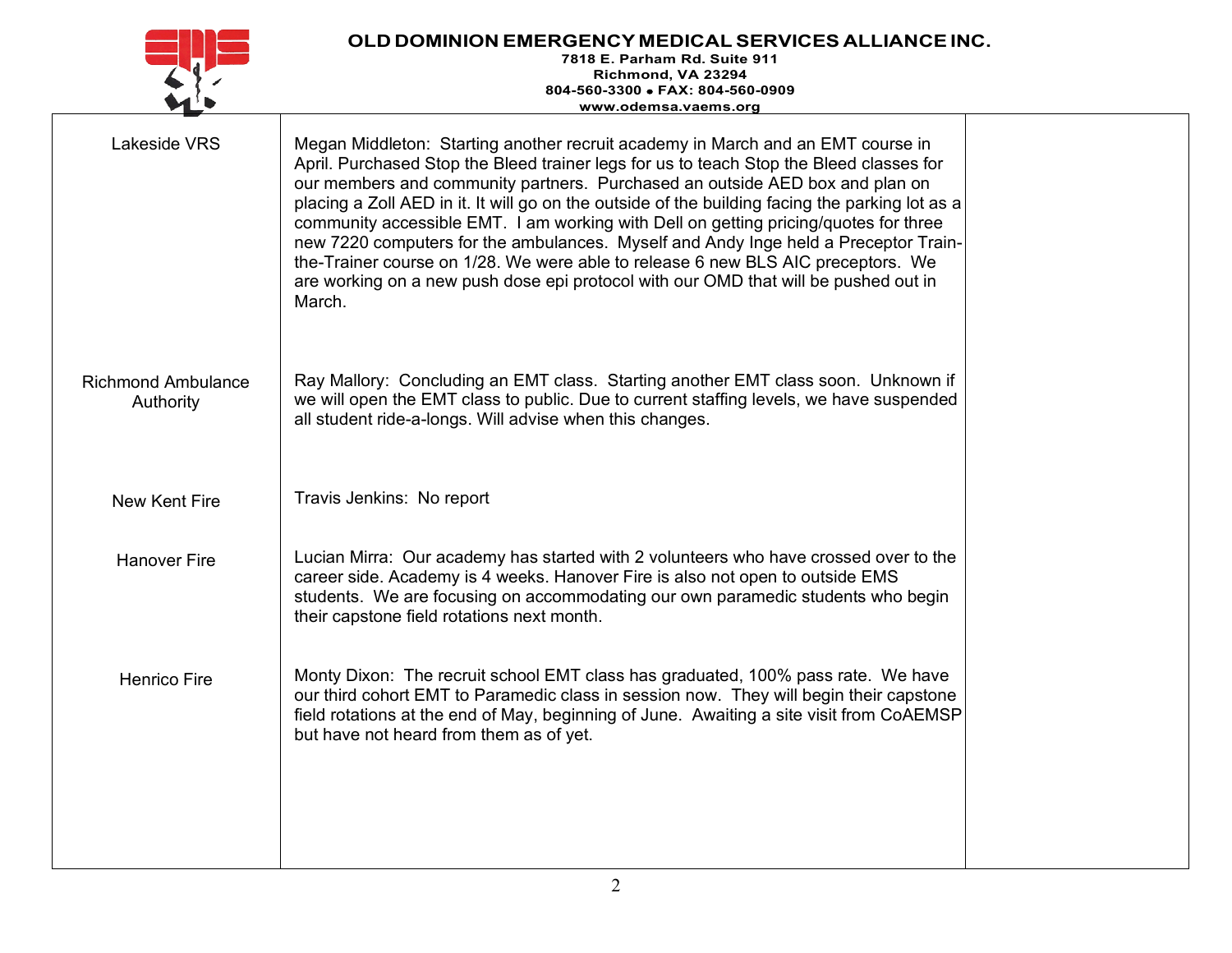

## **OLD DOMINION EMERGENCY MEDICAL SERVICES ALLIANCEINC.**

#### **7818 E. Parham Rd. Suite 911 Richmond, VA 23294 804-560-3300** • **FAX: 804-560-0909 [www.odemsa.vaems.org](http://www.odemsa.vaems.org/)**

| Hospital                   |                                                                                                                                                                                                                                                                                                                                                |
|----------------------------|------------------------------------------------------------------------------------------------------------------------------------------------------------------------------------------------------------------------------------------------------------------------------------------------------------------------------------------------|
| <b>Bon Secours</b>         | Al Thompson: No report, divert to Amy Howard.                                                                                                                                                                                                                                                                                                  |
|                            | Amy Howard: Due to COVID, postponing Central VA EMS Expo from March to May<br>14th & 15 <sup>th</sup> at Henrico Fire and May 21 <sup>st</sup> & 22 <sup>nd</sup> at Chesterfield Fire. We will still offer a<br>couple of classes in March that we could not reschedule.                                                                      |
|                            | Craig Bride: We are still conducting our Continuing Education series at Southern Va<br>Medical Center on the third Thursday of every month.                                                                                                                                                                                                    |
| <b>VCU</b>                 | Greg Neiman: Our next VILT is February 17, 2022 covering sports injuries. Dr. Deck<br>will be presenting. Adam and I have been working on a critical care monthly VILT for<br>critical care medics who need critical care hours to recertify.                                                                                                  |
| <b>Accredited Programs</b> |                                                                                                                                                                                                                                                                                                                                                |
| Reynolds CC                | Nakia James: (2) Paramedic cohorts in progress now. (2) EMT cohorts in progress now<br>and will be finishing at the end of this semester. Starting (2) Paramedic cohorts in the<br>fall, one will be a traditional EMT to Paramedic and the other will be a modified<br>Intermediate to Paramedic. Still waiting on a site visit from CoAEMSP. |
| John Tyler CC              | Bridget Wilson: Currently we do not have any cohorts due to recent departure of our<br>EMS Program Director. We are actively attempting to fill the position and begin new<br>cohorts in the fall. (6) students were transferred to VCU.                                                                                                       |
| <b>VCU CTCCE</b>           | Jay Gould: Transitioning our EMS program from the university to health system side,<br>making VCU CTCCE into hospital-based EMS program. Gives us more flexibility and<br>ability to do a " $2+2$ " program.                                                                                                                                   |
|                            |                                                                                                                                                                                                                                                                                                                                                |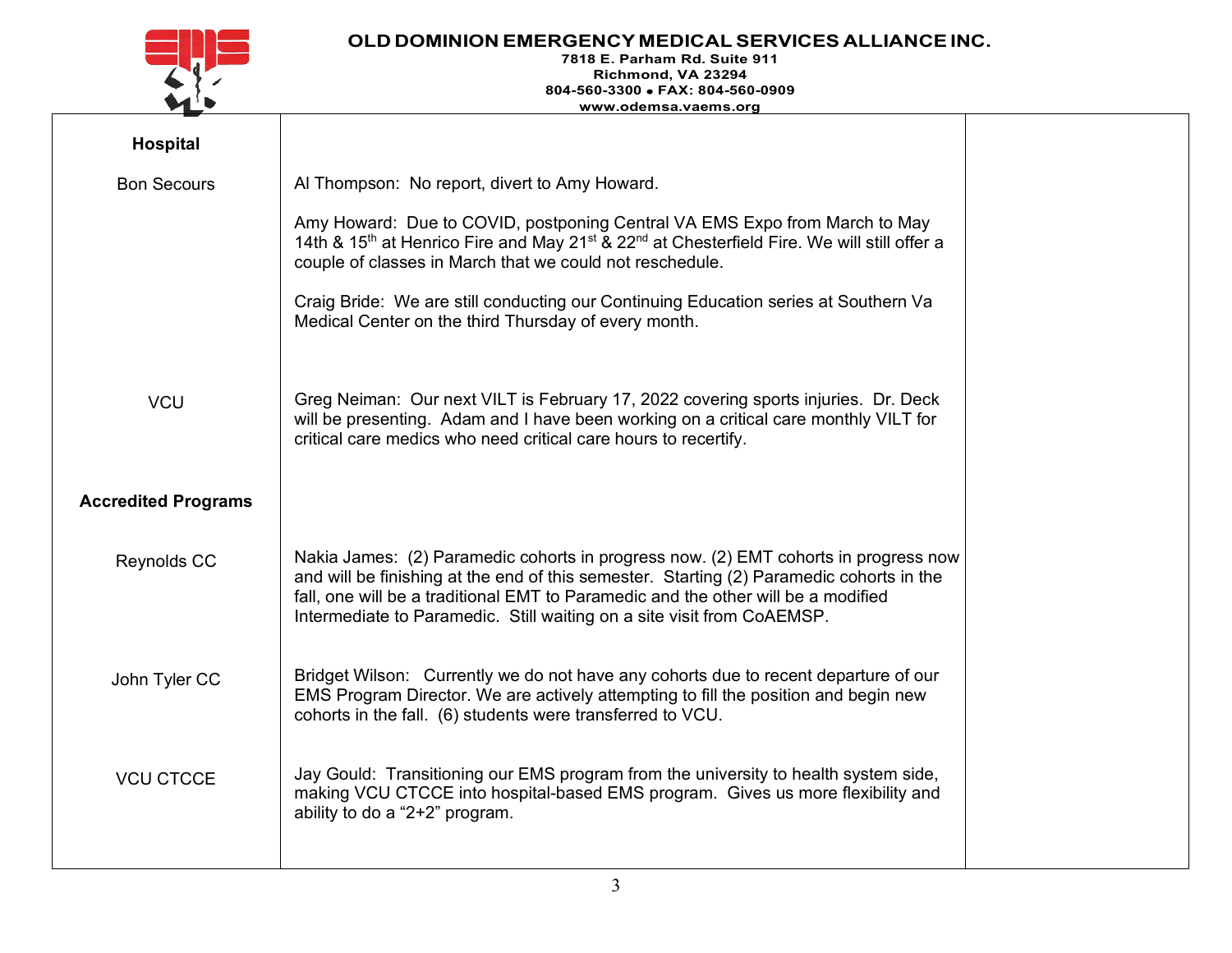#### **OLD DOMINION EMERGENCY MEDICAL SERVICES ALLIANCEINC. 7818 E. Parham Rd. Suite 911 Richmond, VA 23294 804-560-3300** • **FAX: 804-560-0909 [www.odemsa.vaems.org](http://www.odemsa.vaems.org/)**

| with (6) students, ending May 26. I am mentoring an EC Candidate through this EMT<br>course. The EC Candidate is based out of Richmond Volunteer Rescue Squad, which<br>will cover Head Trauma, presented by Adam Alford. Starting our BLS AHA CPR<br>courses offered on the last Wednesday of every month from 6:00 PM - 10:00 PM<br>(except for November and December). The cost is \$65 per student. We purchased new<br>equipment. Thank you to those who assisted us with the Patient Distribution Center.<br>Adam Alford: Coagulations to Ryan Scarbrough on becoming an Education<br>Coordinator.<br>Ryan Scarbrough: We have the EMS agency student field rotations availability on our<br>website. Please advise if your agency has any change in their status.<br>Jessica Goodman: Instructing Stress First Aid at the Central VA EMS Expo in May. |                                                                                                                                                                                                                                                                                                                     |
|--------------------------------------------------------------------------------------------------------------------------------------------------------------------------------------------------------------------------------------------------------------------------------------------------------------------------------------------------------------------------------------------------------------------------------------------------------------------------------------------------------------------------------------------------------------------------------------------------------------------------------------------------------------------------------------------------------------------------------------------------------------------------------------------------------------------------------------------------------------|---------------------------------------------------------------------------------------------------------------------------------------------------------------------------------------------------------------------------------------------------------------------------------------------------------------------|
| We are also teaching for AEC for a CE weekend they are hosting. Looking to offer more<br>mental health classes aside from Stress First Aid to our EMS agencies across the<br>region.<br>Tiffany Almeida: No concerns to report.                                                                                                                                                                                                                                                                                                                                                                                                                                                                                                                                                                                                                              |                                                                                                                                                                                                                                                                                                                     |
|                                                                                                                                                                                                                                                                                                                                                                                                                                                                                                                                                                                                                                                                                                                                                                                                                                                              |                                                                                                                                                                                                                                                                                                                     |
| Greg Neiman: Stop the Bleed course at Greentop is continuing at least once if not<br>twice per month. Still trying to recruit instructors. We have a couple of events coming<br>up. If you are interested in a partnership and becoming a part of the coalition please let<br>retiring please congratulate him.                                                                                                                                                                                                                                                                                                                                                                                                                                                                                                                                              |                                                                                                                                                                                                                                                                                                                     |
| Jay Gould: We started to work with Megan at Lakeside VRS on a project with a didactic<br>component and then students can sign up for different skill sessions at different sites.<br>The goal is to reach more people. We have done (2) courses at Bridgewater College<br>recently.                                                                                                                                                                                                                                                                                                                                                                                                                                                                                                                                                                          |                                                                                                                                                                                                                                                                                                                     |
|                                                                                                                                                                                                                                                                                                                                                                                                                                                                                                                                                                                                                                                                                                                                                                                                                                                              | Tiffany Almeida: Had EPC class on January 10 <sup>th</sup> & 11 <sup>th</sup> . We just started an EMT course<br>currently does not have an EC in-house. Our next VILT will be on February 28 <sup>th</sup> the topic<br>me know. Jay and I are also collecting data in regards to skill retention. Lannie Jones is |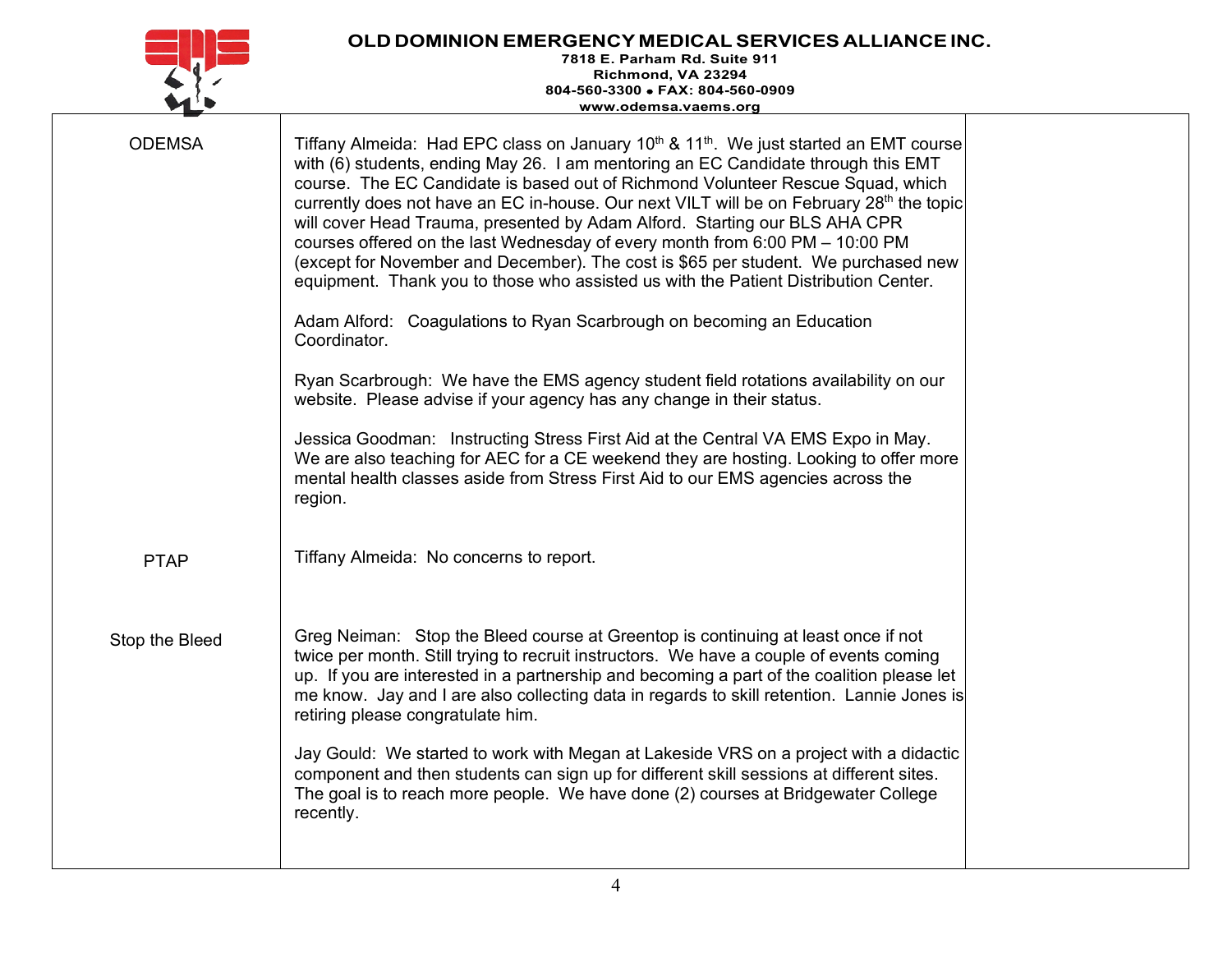|                                                       | OLD DOMINION EMERGENCY MEDICAL SERVICES ALLIANCE INC.<br>7818 E. Parham Rd. Suite 911<br>Richmond, VA 23294<br>804-560-3300 • FAX: 804-560-0909<br>www.odemsa.vaems.org                                                                                                                                                                                                                                                                                                                               |  |
|-------------------------------------------------------|-------------------------------------------------------------------------------------------------------------------------------------------------------------------------------------------------------------------------------------------------------------------------------------------------------------------------------------------------------------------------------------------------------------------------------------------------------------------------------------------------------|--|
| Stop the Bleed (cont)                                 | Megan Middleton: Speaking in my role at the Central VA Hospital Coalition, we<br>purchased 20 Stop the Bleed trainer kits for the region. They come with the information<br>packet, the packing legs, the wound packing material and tourniquets. The purpose is<br>to deploy these training materials to assist hospitals or EMS agencies who offer Stop the<br>Bleed, especially in large groups.                                                                                                   |  |
| <b>Old Business</b>                                   | Tiffany Almeida: The EMS Educator Summit has been postponed. Looking for anyone<br>interested in the workgroup.                                                                                                                                                                                                                                                                                                                                                                                       |  |
| <b>New Business</b>                                   |                                                                                                                                                                                                                                                                                                                                                                                                                                                                                                       |  |
| <b>Regional Preceptor Manual</b><br>Protocol Approval | Tiffany Almeida: At the previous meeting, the Committee approved the Regional<br>Preceptor Manual. The Committee also requested to examine and approve<br>approximately 3 protocols at a time from the Regional Preceptor Manual with the<br>purpose of detecting and addressing the need of revisions. The first (3) policies from<br>Chapter 1 of the manual were selected for review today:<br>Air Medical Transport Policy<br><b>Regional Hospital Diversion Policy</b><br><b>ODEMSA MCI Plan</b> |  |
|                                                       | Air Medical Transport Policy: No revisions. The document is kept as is.                                                                                                                                                                                                                                                                                                                                                                                                                               |  |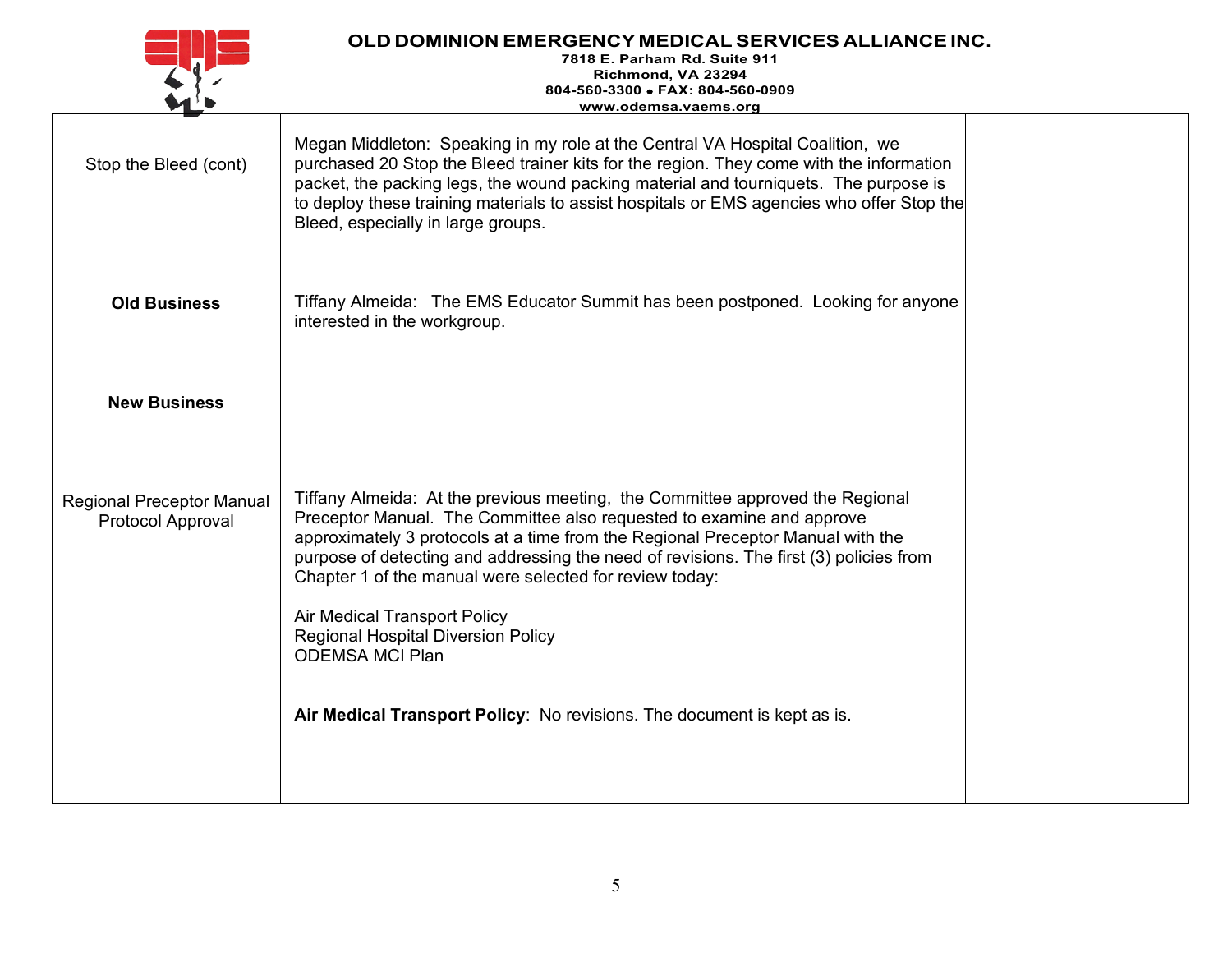|                                                              | OLD DOMINION EMERGENCY MEDICAL SERVICES ALLIANCE INC.<br>7818 E. Parham Rd. Suite 911<br>Richmond, VA 23294<br>804-560-3300 • FAX: 804-560-0909                                                                                                                                                                                                                                                                                                                                                                             |                                                                                                                                                                  |
|--------------------------------------------------------------|-----------------------------------------------------------------------------------------------------------------------------------------------------------------------------------------------------------------------------------------------------------------------------------------------------------------------------------------------------------------------------------------------------------------------------------------------------------------------------------------------------------------------------|------------------------------------------------------------------------------------------------------------------------------------------------------------------|
|                                                              | www.odemsa.vaems.org                                                                                                                                                                                                                                                                                                                                                                                                                                                                                                        |                                                                                                                                                                  |
| <b>Regional Preceptor Manual</b><br>Protocol Approval (cont) | <b>Regional Hospital Diversion Policy:</b> Due to recent suspension of this policy by the<br>ODEMSA Diversion Committee, the Training and Education Committee requests a<br>disclaimer be added to the document and dated to reflect this change. A motion is<br>made.                                                                                                                                                                                                                                                      | <b>Motion:</b> To add a disclaimer<br>advising of the recent<br>suspension of the Regional<br>Hospital Diversion Policy in<br>the Regional Preception<br>Manual. |
|                                                              |                                                                                                                                                                                                                                                                                                                                                                                                                                                                                                                             | <b>Made by: Al Thompson</b><br><b>Second: Greg Neiman</b>                                                                                                        |
|                                                              |                                                                                                                                                                                                                                                                                                                                                                                                                                                                                                                             | Motion passes unanimously                                                                                                                                        |
|                                                              | <b>ODEMSA MCI Plan:</b> No revisions. The document is kept as is.                                                                                                                                                                                                                                                                                                                                                                                                                                                           |                                                                                                                                                                  |
| <b>Hospital Preceptor Training</b><br>Concern                | Al Thompson: I recently was advised by an accredited EMS program outside our region<br>previously on board with the ODEMSA PTAP, they will no longer use the ODEMSA<br>PTAP. The accredited EMS program reports the ODEMSA PTAP no longer meets their<br>needs. To the program directors, does PTAP meet the requirements of your programs?<br>Or are there specific needs for each EMS program?                                                                                                                            |                                                                                                                                                                  |
|                                                              | Adam Alford: Per CoAEMSP, the school must provide training to the training site. If the<br>school determines the PTAP does not meet their standard, they would need to create<br>their own training for preceptors.                                                                                                                                                                                                                                                                                                         |                                                                                                                                                                  |
|                                                              | Al Thompson: The whole point of creating a regional PTAP was to prevent duplication<br>or repetitive training burden on our preceptors in the region. I am concerned an<br>accredited EMS program has pulled out from the ODEMSA PTAP for this reason.                                                                                                                                                                                                                                                                      |                                                                                                                                                                  |
|                                                              | Lucian Mirra: Nowhere in the CoAEMSP regulations state that an individual ED nurse or<br>ICU nurse, for example, needs any training. The standards say someone at the training<br>site must be trained. I mentioned to CoAEMSP that all our hospitals have the EMS<br>Liaison position. CoAEMSP responded the EMS Liaison would be acceptable and<br>should receive the training. Per CoAEMSP, in regards to EMS, yes, every individual<br>EMS field preceptor needs to receive the training. Not every individual hospital |                                                                                                                                                                  |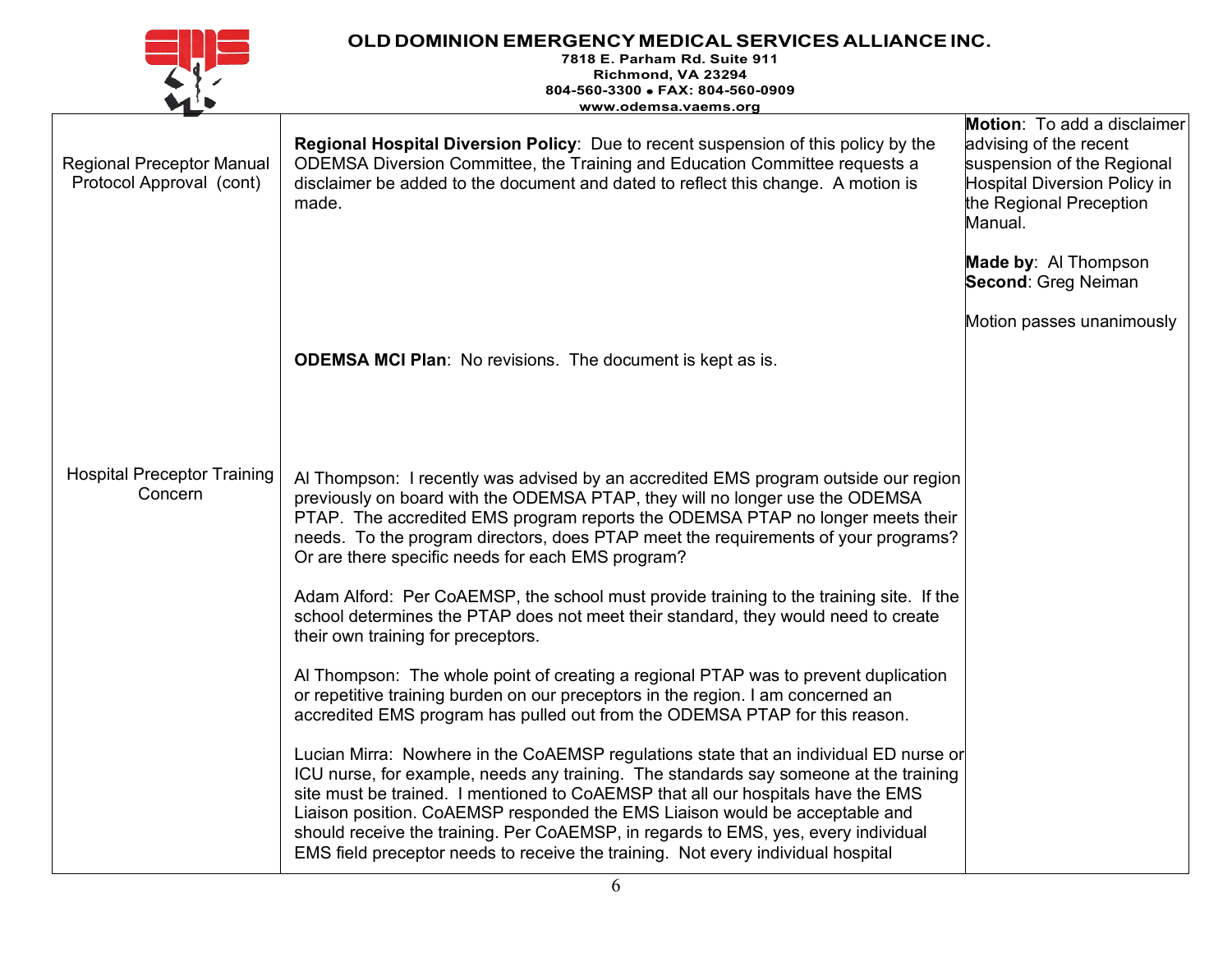

## **OLD DOMINION EMERGENCY MEDICAL SERVICES ALLIANCEINC.**

**7818 E. Parham Rd. Suite 911 Richmond, VA 23294 804-560-3300** • **FAX: 804-560-0909 [www.odemsa.vaems.org](http://www.odemsa.vaems.org/)**

|                             | www.odemsa.vaems.org                                                                                                                                                                                                                                                                                                                                                                                                             |  |
|-----------------------------|----------------------------------------------------------------------------------------------------------------------------------------------------------------------------------------------------------------------------------------------------------------------------------------------------------------------------------------------------------------------------------------------------------------------------------|--|
|                             | preceptor needs this training. This is the reason we created our own preceptor training<br>at Hanover Fire.                                                                                                                                                                                                                                                                                                                      |  |
|                             | Nakia James: The standards do state which individual components are required in<br>preceptor training. Previously, I have mentioned training the EMS Liaisons with the<br>PTAP to fulfill the CoAEMPS requirement but was advised the EMS Liaison role was<br>more administration and not clinical.                                                                                                                              |  |
|                             | Charles Feiring: To my understanding of the CoAEMSP standard, when a paramedic<br>student arrives at the training site, someone with the preceptor training needs to<br>physically be at the training site.                                                                                                                                                                                                                      |  |
|                             | Lucian Mirra: This may have been so previously, but currently looking at the regulations<br>they state, "a key person" in the hospital. At Hanover, we are going to just the EMS<br>Liaisons for the training. We recently passed our site evaluation utilizing this process<br>with no issues.                                                                                                                                  |  |
| <b>EMT Pass Rates</b>       | Adam Alford: Monty, what are you doing to obtain a 100% pass rate?                                                                                                                                                                                                                                                                                                                                                               |  |
|                             | Monty Dixon: We had (1) student who needed to take the exam a second time. The<br>100% pass rate was based on the second attempt. Keep in mind, the EMT class is for<br>our academy and results are job dependent. When passing is job dependent, there is<br>more incentive to pass. This is a large factor.                                                                                                                    |  |
| <b>OEMS Educator Update</b> | Greg Neiman: Recently went to an OEMS Educator Update. Heads up, lots of<br>information coming through. OEMS discussed Blackboard. The National Registry will<br>stop the psychomotor exam at the paramedic level. OEMS will also stop CTS. There<br>are plans to send evaluators to EMT psychomotor exams for site visits, so prepare for<br>that.                                                                              |  |
| <b>State Advisory</b>       | Greg Neiman: Physicians on the committee were shocked when it was revealed EMT<br>level requirements for patient contacts is 10, they thought it was more. A lot of<br>discussion increasing to 25 patient contacts including specific demographics (i.e so<br>many pediatrics, so many trauma etc.). This would overburden EMT programs,<br>extending the EMT course by months and increasingly difficult to pass an EMT course |  |